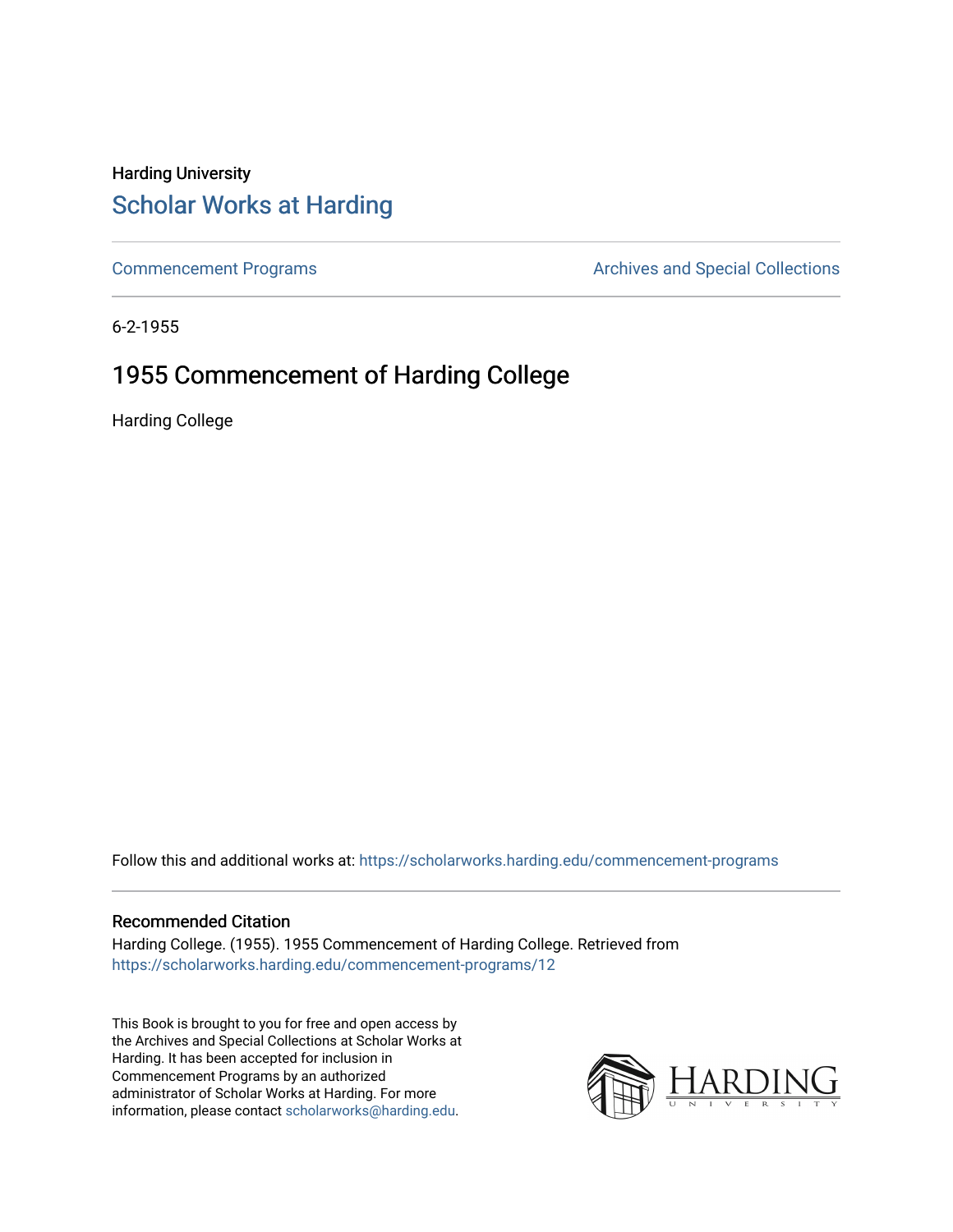*Thirty-first Annual* 

# Commencement

*of* 

# **Harding College**



**June 2, 1955** 

**College Auditorium Searcy, Arkansas**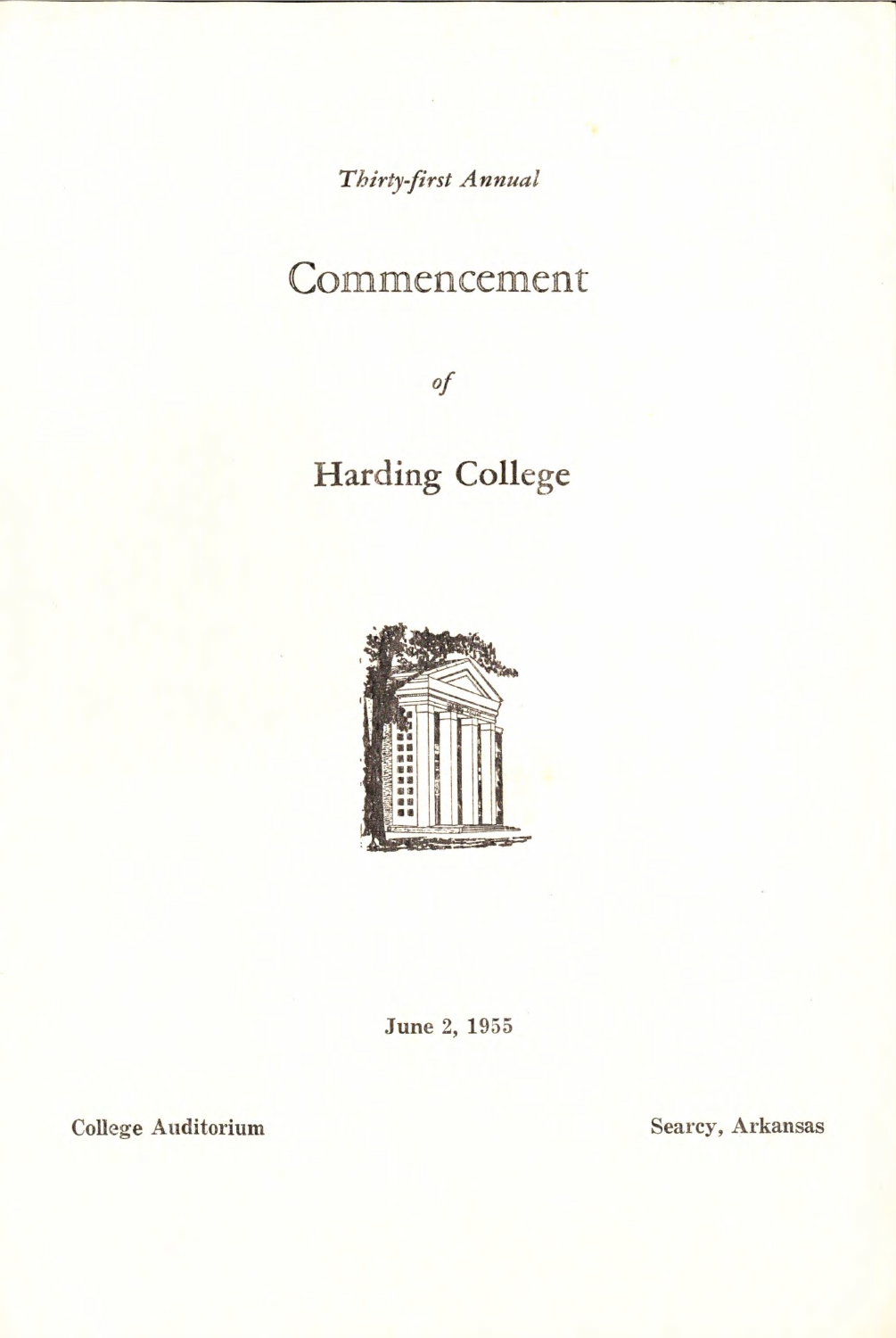Program

### Harding College Auditorium Thursday, **June** 2, 1955 10:00 **a.m.**

Processional, "God of Our Fathers" .. .. .... .. .... ... .... .. .. ............... *Roberts-Warren*  A Cappella Chorus — Kenneth Davis, Jr., Director

| A Cappella Chorus and Congregation      |
|-----------------------------------------|
|                                         |
|                                         |
| United States Commissioner of Education |
| Recommendations of Graduates and        |
|                                         |
| President, Board of Trustees            |
| A Cappella Chorus                       |
|                                         |
| A Cappella Chorus                       |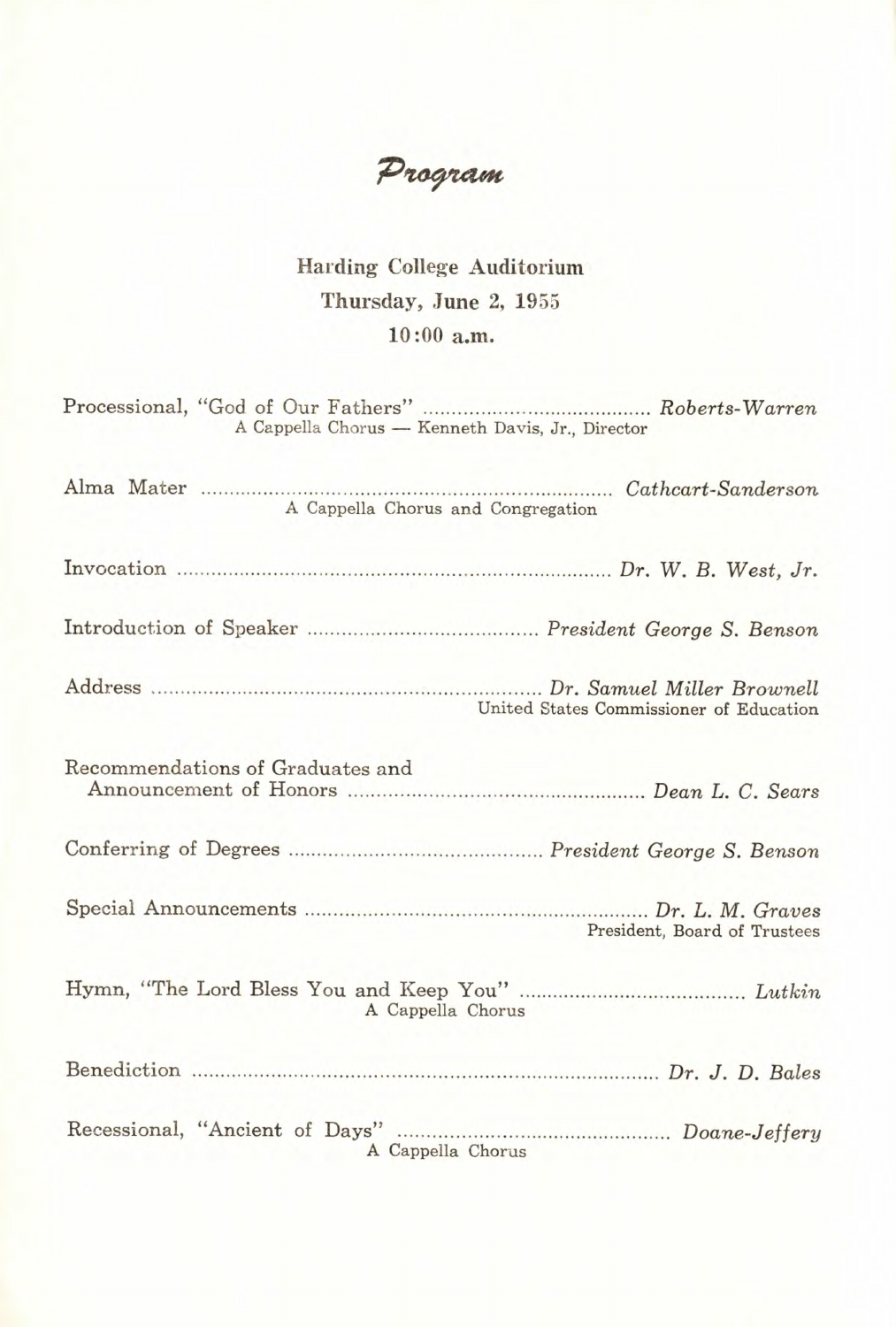#### **Candidates for Bachelor of Arts Degree**

Alexander, Thomas Leroy Anderson, Camille Bateman, Frances Merle Bever, Ronald D. cum laude Bradke, Leah Anne Brown, Robert Steven magna cum laude Brumitt, Mayry Jane Cheek, Alta Luna Clark, Neil M. Cole, Betty Josephine Daniels, Bebe Joyce Davis, Bobby Rex Davis, Carolyn Yvonne magna cum laude Dunlap, Mary Burton. cum laude England, Don Carmichael Franks, Hubert M. Fuchs, Aquilla Gibson, Gerald D.

Glenn, Donald Rafel Grady, Mary Etta Griffith, James Otis Hacker, William Joe, Jr. magna cum laude Hall, Lehman Gale Hart, Mary Sue Hartman, Ralph Dale Hatcher, B. Weldon Haynes, Sam F. Helm, Betty Sue cum laude Kee, Zelta Jeanette Lee, Norma Cornelia Lydic, Margaret J. Magee, Paul Ross cum laude Majors, Jennie Lois Mayfield, Carlton Maynard, Hollis Bruce Mountjoy, Keith Raymond Noland, Kenneth Haskel

Numajiri, Satoru Olbricht, Sarah Kathryn Patterson, Beatrice Ellis Pipkin, Henry Edward Purdom, Bobby Dean Rhodes, Paul Kent Richards, Barbara Elizabeth Riley, Kenneth Walter Roberts, Nancy Anne Rogers, Norma Elizabeth Roper, Harold Dean magna cum laude See. Donald Inman Sexson, Grover William Slatton, John Paul Stephens, Marion Hazel Stotts, Edwin Keith Sutherlin, Elizabeth Jane summa cum laude Truex, Milton Harold Tuttleton, James Wesley Yamaguchi, Ikuo

#### **Candidates for Bachelor of Science Degree**

Brown, James Donald magna cum laude Brown, Robert Morgan Figgins, John Wesley French, George Kennedy Garrett, Cecil Dale Givens, Glenda Ruth magna cum laude

Hesson, Edwin Dwight McCullough, Paul Vernon Mattox, William Joseph Maxwell, James Delano Nance, Emma Joan cum laude Nossaman, Bobby Jahliel

Parish, Tommy Lee magna cum laude Perrin, Kenneth L. Pflaum, Richard Edgar cum laude Richardson, Morgan A. Vineyard, Mary Olive Woodruff, William Lewis

#### **Candidates for Master of Arts Degree**

Boyd, Reece Vernon Brecheen, Freddy Carl Fulks, Billy Mack Holland, Harold Edward Moore, Wendel Lavern Olbricht, Glenn Calvin Page, Robert Raymond Phillips, Billy Leslie

Rogers, George L. Rogers, Oliver E.